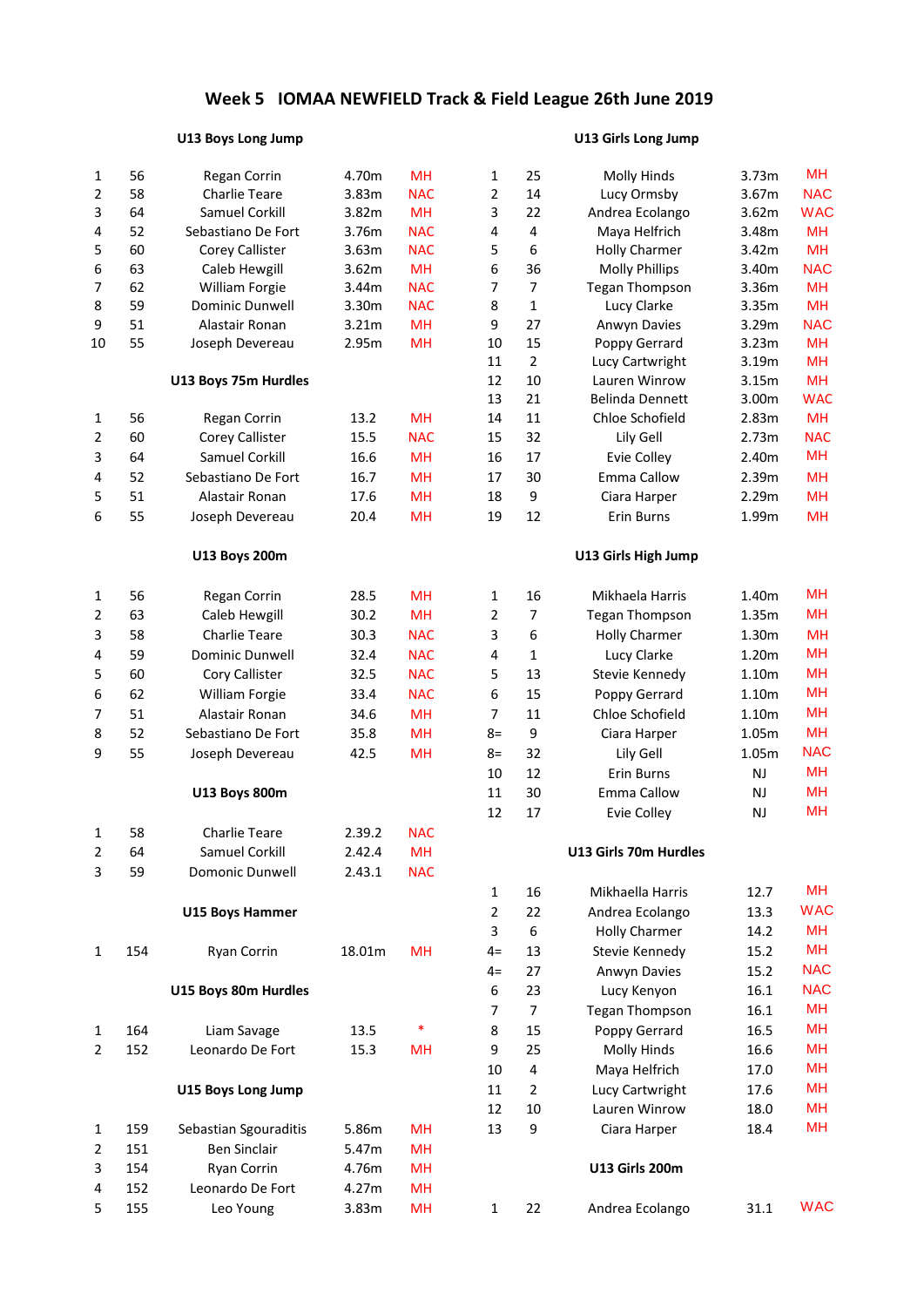| 6              | 158 | Harley Low               | 3.41m  | MH         | $\overline{2}$          | 14             | Lucy Ormsby             | 32.2   | <b>NAC</b> |
|----------------|-----|--------------------------|--------|------------|-------------------------|----------------|-------------------------|--------|------------|
|                |     |                          |        |            | 3                       | 4              | Maya Helfrich           | 32.5   | <b>MH</b>  |
|                |     | <b>U15 Boys 200m</b>     |        |            | 4                       | 27             | Anwyn Davies            | 32.6   | <b>NAC</b> |
|                |     |                          |        |            | 5                       | $\mathbf{1}$   | Lucy Clarke             | 32.7   | MH         |
| 1              | 151 | <b>Ben Sinclair</b>      | 23.9   | <b>MH</b>  | 6                       | 36             | <b>Molly Phillips</b>   | 33.1   | <b>NAC</b> |
| 2              | 159 | Sebastian Sgouraditis    | 24.8   | <b>MH</b>  | 7                       | 13             | Stevie Kennedy          | 34.4   | MH         |
| 3              | 156 | William Lashley          | 27.1   | <b>MH</b>  | 8                       | 23             | Lucy Kenyon             | 34.8   | <b>NAC</b> |
| 4              | 152 | Leonardo De Fort         | 29.5   | <b>NAC</b> | 9                       | 497gu          | Victoria Natine         | 34.9   | $\ast$     |
| 5              | 155 | Leo Young                | 30.0   | <b>MH</b>  | 10                      | 17             | <b>Evie Colley</b>      | 36.1   | <b>MH</b>  |
| 6              | 158 | Harley Low               | 34.4   | <b>MH</b>  | 11                      | 30             | Emma Callow             | 36.8   | <b>MH</b>  |
|                |     |                          |        |            | 12                      | 12             | Erin Burns              | 37.0   | <b>MH</b>  |
|                |     | <b>U15 Boys 300m</b>     |        |            | 13                      | 21             | <b>Belinda Dennett</b>  | 37.2   | <b>WAC</b> |
|                |     |                          |        |            | 14                      | 28             | Orla Goddard            | 37.8   | <b>NAC</b> |
| 1              | 151 | <b>Ben Sinclair</b>      | 37.6   | <b>MH</b>  | 15                      | 32             | Lily Gell               | 39.1   | <b>NAC</b> |
| $\overline{c}$ | 158 | Harley Low               | 56.0   | <b>MH</b>  |                         |                |                         |        |            |
|                |     |                          |        |            |                         |                | <b>U13 Girls 800m</b>   |        |            |
|                |     | <b>U15 Boys 800m</b>     |        |            |                         |                |                         |        |            |
|                |     |                          |        |            | 1                       | 16             | Mikhaella Harris        | 2.50.8 | <b>MH</b>  |
| 1              | 154 | Ryan Corrin              | 2.17.1 | <b>MH</b>  | 2                       | 14             | Lucy Ormsby             | 3.02.8 | <b>NAC</b> |
| 2              | 155 | Leo Young                | 2.36.6 | <b>MH</b>  | 3                       | 25             | Molly Hinds             | 3.06.4 | <b>MH</b>  |
|                |     |                          |        |            | 4                       | 10             | Lauren Winrow           | 3.08.3 | <b>MH</b>  |
|                |     | U17 Men 100m Hurdles     |        |            | 5                       | $\overline{2}$ | Lucy Cartwright         | 3.09.4 | <b>MH</b>  |
|                |     |                          |        |            | 6                       | 36             | <b>Molly Phillips</b>   | 3.15.7 | <b>NAC</b> |
| 1              | 259 | Kyle Martin              | 16.7   | <b>MH</b>  | $\overline{7}$          | 11             | Chloe Schofield         | 3.16.8 | <b>MH</b>  |
| 2              | 264 | <b>Craig Martin</b>      | 17.4   | <b>MH</b>  | 8                       | 23             | Lucy Kenyon             | 3.19.9 | <b>NAC</b> |
|                |     |                          |        |            | 9                       | 21             | <b>Belinda Dennett</b>  | 3.20.3 | <b>WAC</b> |
|                |     | <b>U17 Men 100m</b>      |        |            |                         |                |                         |        |            |
|                |     |                          |        |            |                         |                | U15 Girls Long Jump     |        |            |
| 1              | 253 | <b>Jack Perks</b>        | 12.0   | <b>NAC</b> |                         |                |                         |        |            |
|                |     |                          |        |            | 1                       | 110            | Ella Crowe              | 4.49m  | <b>NAC</b> |
|                |     | <b>U17 Men 200m</b>      |        |            | $\overline{2}$          | 103            | Keira Gray              | 4.40m  | <b>MH</b>  |
|                |     |                          |        |            | 3                       | 101            | Rosie Long              | 4.28m  | <b>MH</b>  |
| $\mathbf{1}$   | 255 | Connor Bassage           | 25.6   | <b>MH</b>  | $\overline{\mathbf{4}}$ | 109            | Macy Hillier            | 4.11m  | <b>MH</b>  |
|                |     |                          |        |            | 5                       | 111            | Mia Dunwell             | 3.80m  | <b>NAC</b> |
|                |     | U17 Men Long Jump        |        |            | 6                       | 114            | <b>Madison McMullan</b> | 3.67m  | <b>NAC</b> |
|                |     |                          |        |            | 7                       | 102            | Amelia Chambers         | 3.49m  | MH         |
| 1              | 264 | <b>Craig Martin</b>      | 5.17m  | <b>MH</b>  |                         |                |                         |        |            |
|                |     |                          |        |            |                         |                | U15 Girls High Jump     |        |            |
|                |     | <b>U17 Men Discus</b>    |        |            |                         |                |                         |        |            |
|                |     |                          |        |            | 1                       | 110            | Ella Crowe              | 1.55m  | <b>NAC</b> |
| $\mathbf{1}$   | 259 | Kyle Martin              | 26.71m | <b>MH</b>  | $\overline{2}$          | 107            | Mairi Harrison          | 1.45m  | <b>NAC</b> |
|                |     |                          |        |            | 3                       | 101            | Rosie Long              | 1.35m  | MH         |
|                |     | <b>U17 Men Hammer</b>    |        |            | $\overline{4}$          | 109            | Macy Hillier            | 1.35m  | MH         |
|                |     |                          |        |            | 5                       | 102            | Amelia Chambers         | 1.20m  | <b>MH</b>  |
| $\mathbf{1}$   | 264 | <b>Craig Martin</b>      | 26.30m | <b>MH</b>  |                         |                |                         |        |            |
|                |     |                          |        |            |                         |                | U15 Girls 75m Hurdles   |        |            |
|                |     | U17 Men High Jump        |        |            |                         |                |                         |        |            |
|                |     |                          |        |            | 1                       | 103            | Keira Gray              | 13.9   | MН         |
| $\mathbf{1}$   | 254 | James Margrave           | 1.90m  | <b>NAC</b> | $\overline{2}$          | 101            | Rosie Long              | 16.4   | MН         |
| 2              | 259 | Kyle Martin              | 1.45m  | <b>MH</b>  |                         |                |                         |        |            |
|                |     |                          |        |            |                         |                | <b>U15 Girls 200m</b>   |        |            |
|                |     | <b>U20 Men Long Jump</b> |        |            |                         |                |                         |        |            |
|                |     |                          |        |            | 1                       | 103            | Keira Gray              | 27.8   | MH         |
| 1              | 301 | Keoghan Taylor           | 6.38m  | <b>MH</b>  | $\overline{2}$          | 107            | Mairi Harrison          | 28.0   | MН         |
| 2              | 307 | Chachai O'Hare           | 6.15m  | <b>MH</b>  | 3                       | 110            | Ella Crowe              | 28.4   | <b>NAC</b> |
|                |     |                          |        |            |                         |                |                         |        |            |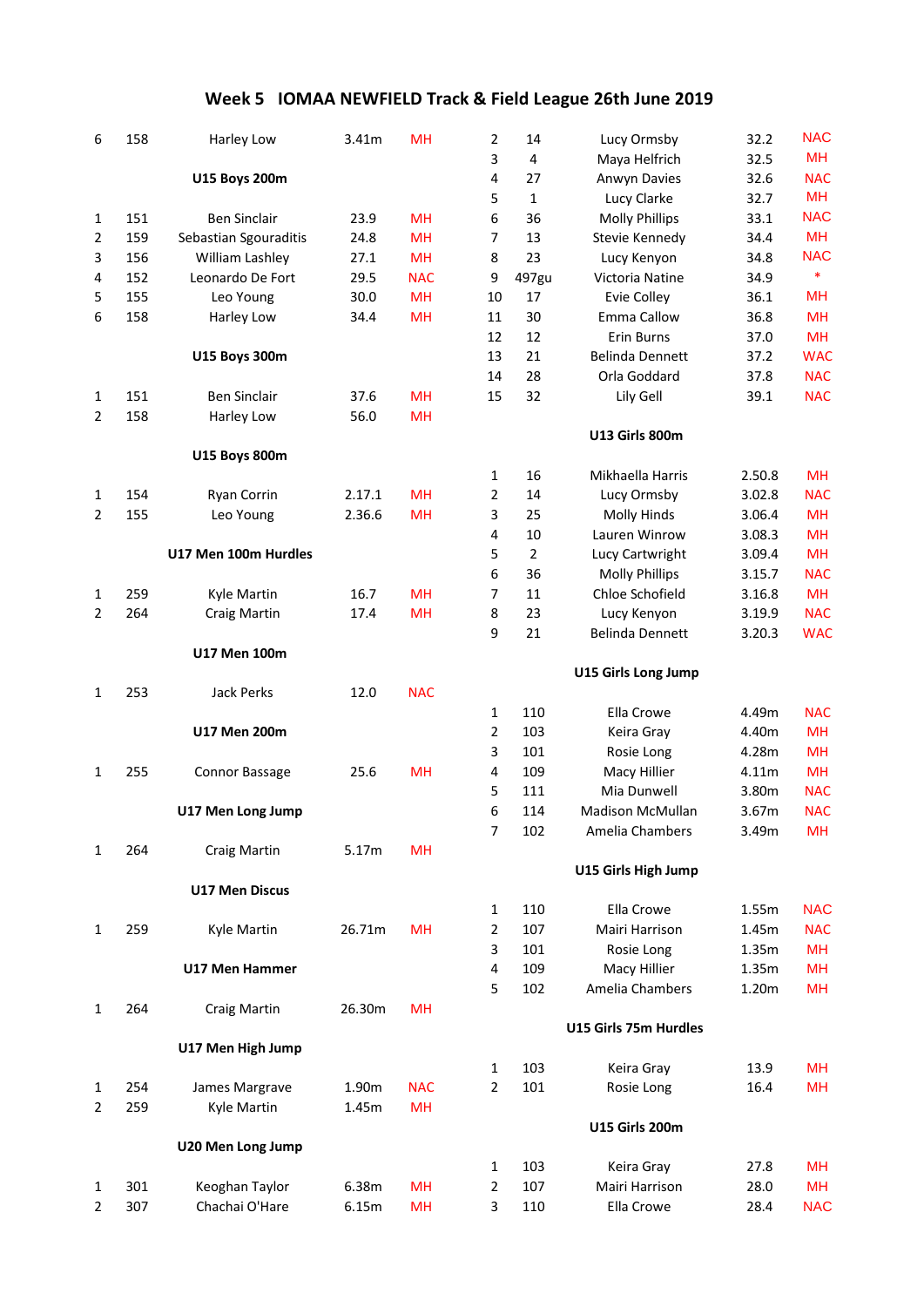|                |       |                          |        |            | 4                 | 114        | Madison McMullan              | 30.4         | <b>NAC</b> |
|----------------|-------|--------------------------|--------|------------|-------------------|------------|-------------------------------|--------------|------------|
|                |       | <b>U20 Men 100m</b>      |        |            |                   |            |                               |              |            |
|                |       |                          |        |            |                   |            | <b>U15 Girls 300m</b>         |              |            |
| $\mathbf{1}$   | 303   | Andrew Curphey           | 11.8   | <b>NAC</b> |                   |            |                               |              | <b>MH</b>  |
|                |       | <b>U20 Men 400m</b>      |        |            | $\mathbf{1}$<br>2 | 107<br>111 | Mairi Harrison<br>Mia Dunwell | 45.3<br>51.5 | <b>NAC</b> |
|                |       |                          |        |            |                   |            |                               |              |            |
| $\mathbf{1}$   | 302   | Nathan Teece             | 58.2   | <b>NAC</b> |                   |            | U15 Girls 800m                |              |            |
|                |       | <b>Senior Men Discus</b> |        |            | 1                 | 109        | Macy Hillier                  | 2.29.1       | <b>MH</b>  |
|                |       |                          |        |            | 2                 | 114        | <b>Madison McMullan</b>       | 2.39.4       | <b>NAC</b> |
| 1              | 395gu | Lee Corlett              | 40.34m | <b>WAC</b> | 3                 | 111        | Mia Dunwell                   | 2.43.0       | <b>NAC</b> |
| 2              | 404   | <b>Richard Bell</b>      | 33.69m | <b>MH</b>  |                   |            |                               |              |            |
|                |       |                          |        |            |                   |            | <b>U17 Women Discus</b>       |              |            |
|                |       | <b>Senior Men Hammer</b> |        |            |                   |            |                               |              |            |
|                |       |                          |        |            | 1                 | 213        | <b>Tazmin Fayle</b>           | 24.58m       | <b>MH</b>  |
| 1              | 404   | <b>Richard Bell</b>      | 44.58m | MH         |                   |            | <b>U17 Women Shot Putt</b>    |              |            |
|                |       | Senior Men 100m          |        |            |                   |            |                               |              |            |
|                |       |                          |        |            | $\mathbf{1}$      | 204        | Sarah Vondy                   | 8.79m        | <b>NAC</b> |
| 1              | 460gu | <b>Thomas Riley</b>      | 11.2   | MH         | $\overline{2}$    | 213        | <b>Tazmin Fayle</b>           | 7.60m        | <b>MH</b>  |
| 2              | 401   | <b>Brandon Atchison</b>  | 11.4   | <b>MH</b>  | 3                 | 206        | Shannon McMullan              | 6.41m        | <b>NAC</b> |
|                |       |                          |        |            |                   |            |                               |              |            |
|                |       | Senior Men 200m          |        |            |                   |            | U17 Women Long Jump           |              |            |
| 1              | 401   | <b>Brandon Atchison</b>  | 23.2   | MH         | 1                 | 202        | Aimee Christian               | 4.28m        | <b>MH</b>  |
| $\overline{2}$ | 453gu | Daniel Clague            | 23.6   | <b>MH</b>  | 2                 | 208        | Marcella Dillon               | 4.18m        | <b>MH</b>  |
|                |       | Senior Men 800m          |        |            |                   |            | U17 Women 80m Hurdles         |              |            |
|                |       |                          |        |            |                   |            |                               |              |            |
| 1              | 496gu | Andrew Falconer          | 2.15.9 | <b>MH</b>  | 1                 | 209        | Katie Crook                   | 14.4         | <b>WAC</b> |
|                |       |                          |        |            | 2                 | 202        | Aimee Christian               | 16.0         | <b>MH</b>  |
|                |       | Veteran 40 Men 800m      |        |            |                   |            |                               |              |            |
|                |       |                          |        |            |                   |            | U17 Women 100m                |              |            |
| 1              | 403   | <b>Matthew Callister</b> | 2.21.5 | <b>NAC</b> |                   |            |                               |              |            |
|                |       |                          |        |            |                   | 205        | Anna Lashley                  | 12.6         | <b>NAC</b> |
|                |       | Veteran 55 Men 400m      |        |            | 2                 | 208        | Marcella Dillon               | 13.7         | MН         |
| 1              | 402   | Neil Vondy               | 59.0   | <b>NAC</b> |                   |            | U17 Women 200m                |              |            |
|                |       | Veteran 55 Men 800m      |        |            | 1                 | 208        | Marcella Dillon               | 28.1         | MH         |
|                |       |                          |        |            | $\overline{2}$    | 209        | Katie Crook                   | 28.8         | <b>WAC</b> |
| $\mathbf{1}$   | 402   | Neil Vondy               | 2.27.8 | <b>NAC</b> |                   |            |                               |              |            |
|                |       |                          |        |            |                   |            | U17 Women 300m                |              |            |
|                |       |                          |        |            | 1                 | 202        | Aimee Christian               | 50.1         | <b>MH</b>  |
|                |       |                          |        |            |                   |            | U17 Women 400m                |              |            |
|                |       |                          |        |            |                   |            |                               |              |            |
|                |       |                          |        |            | $\mathbf 1$       | 207        | Lydia Morris                  | 61.7         | MH         |

### **U20 Women Shot Putt**

| - 201 | Megan Lockwood | 8.69m | MH |
|-------|----------------|-------|----|
|       |                |       |    |